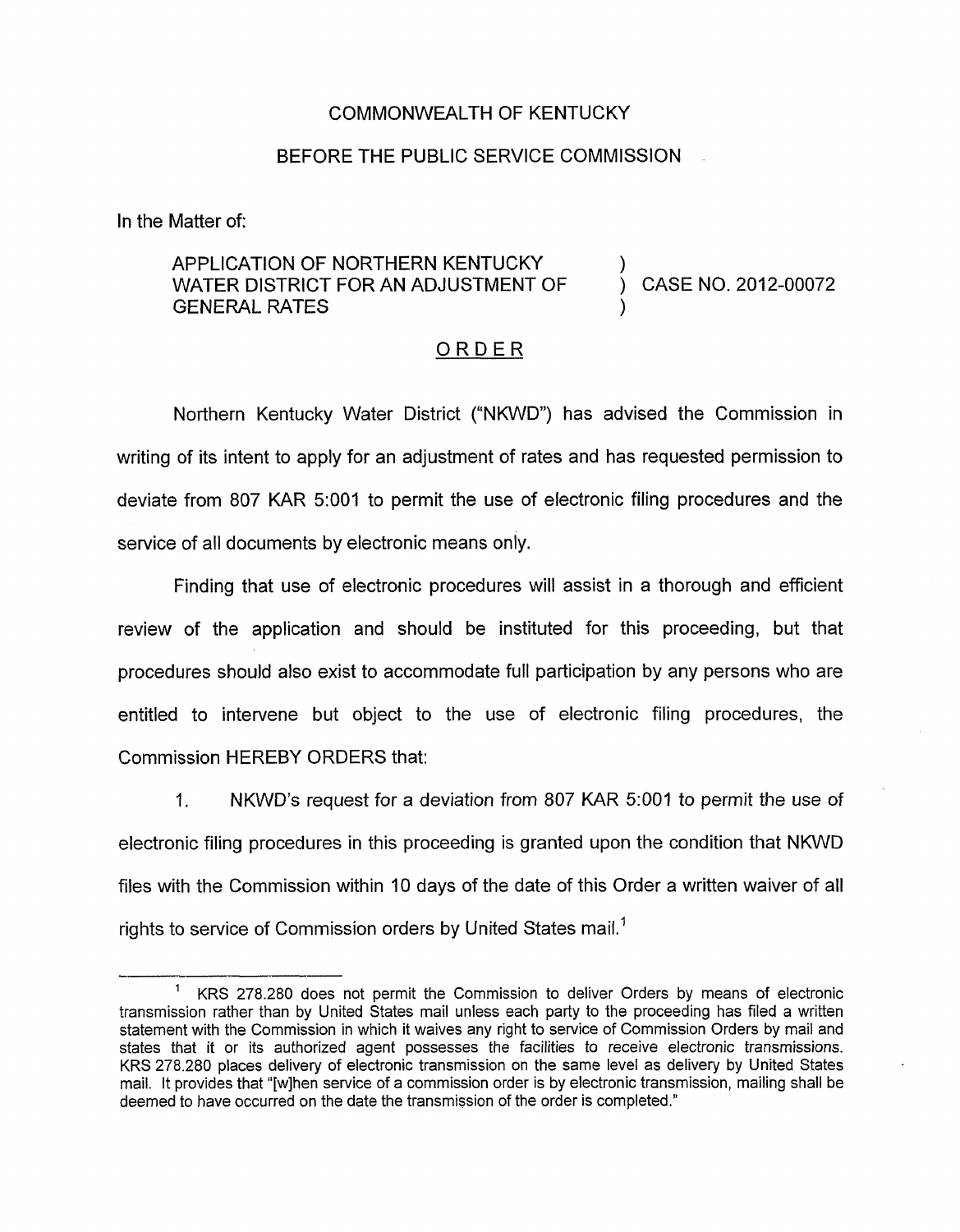2. When a conflict exists between the procedures set forth in 807 KAR 5:OOl and those established in this Order, the parties shall comply with this Order.

**3.** All pleadings, documents, and exhibits shall be filed with the Commission by uploading an electronic version of the document using the Commission's E-Filing System at [https://psc.](https://psc) ky.gov/Security/account/login.aspx. The filing party shall also file one original and one paper copy with the Commission.

**4.** Each file in an electronic submission shall be:

a. In portable document format except as provided in paragraph 4(f) of this Order;

b. Search-capable;

c. Optimized for viewing on the Internet;

d. Bookmarked to distinguish sections of the pleading or document;

e. Scanned at a resolution of no less than 300 dots per inch if a scanned document; and

f. If a spreadsheet, in Microsoft Excel format, self-contained, and without any linked references to or macro commands involving external files.

5. All electronic submissions shall include an introductory file in portable document format that is named "Read1st" and that contains:

a. A general description of the filing;

b. A list of all materials not included in the electronic filing; and

c. A statement attesting that the electronically filed documents are a true representation of the original documents.

-2- Case No. 2012-00072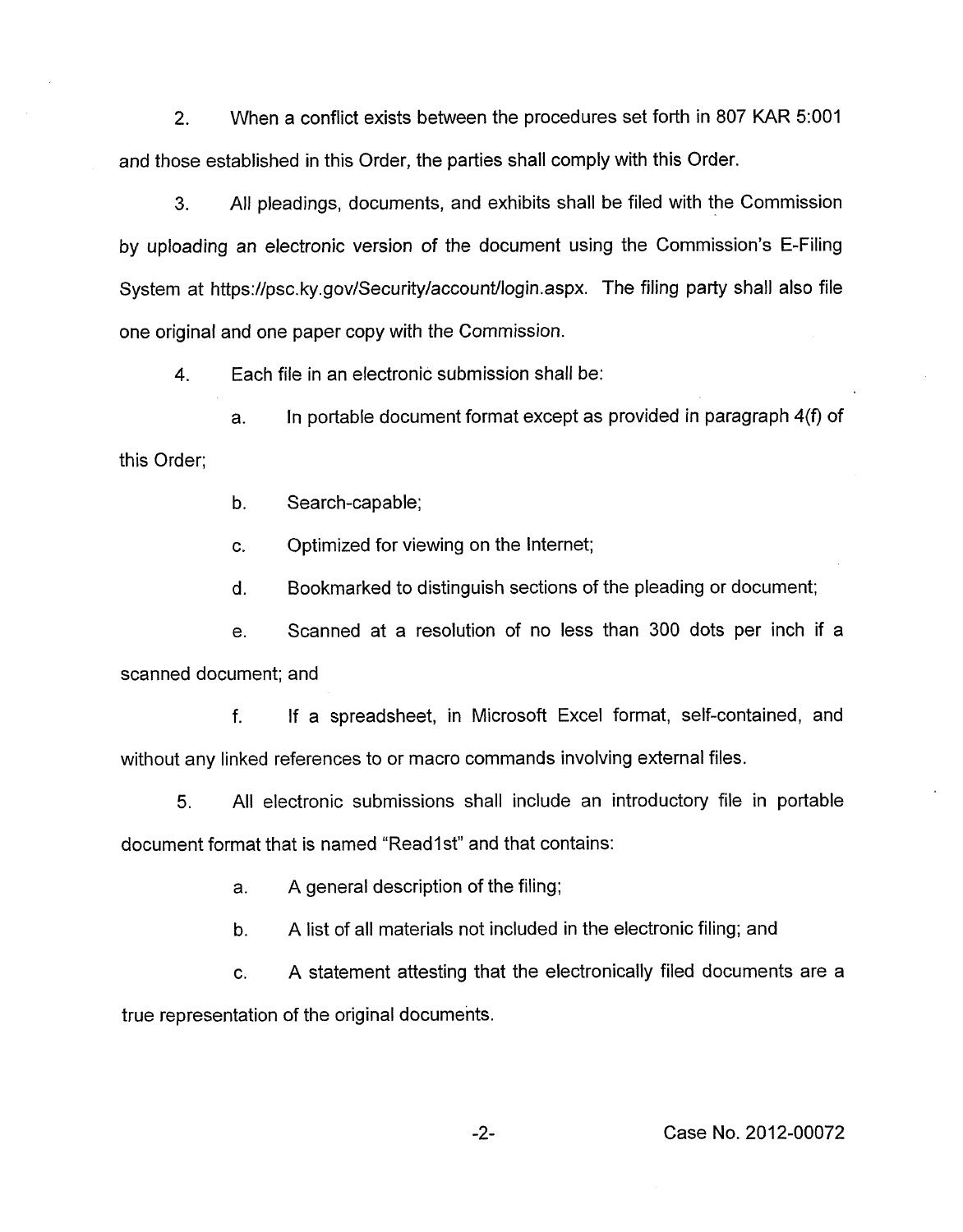6. The "Readlst" file and any other document that normally contains a signature shall contain a signature in the electronically submitted document.

7. The electronic version of the cover letter accompanying the paper filing may substitute for a general description.

8. If the electronic submission does not include all documents contained in the paper version (e.g., confidential materials, materials that are too large or bulky to transfer by electronic medium), the absence of these documents shall be noted in the "Read1 st" document.

9. 20 files. a. An electronic transmission or uploading session shall not exceed

> b. An individual file shall not exceed 50 megabytes.

c. If a filing party's submission exceeds the limitations established in paragraph 9(a) or 9(b), the filer shall make its electronic submission in two or more consecutive electronic transmission or uploading sessions.

IO. When filing any document with the Commission, the filing party shall certify that:

a. The electronic version of the filing is a true and accurate copy of each document filed in paper medium;

b. The electronic version of the filing has been transmitted to the Commission; and

c. A copy of the filing in paper medium has been mailed to all parties that the commission has excused from participation by electronic means.

**-3-** Case No. 2012-00072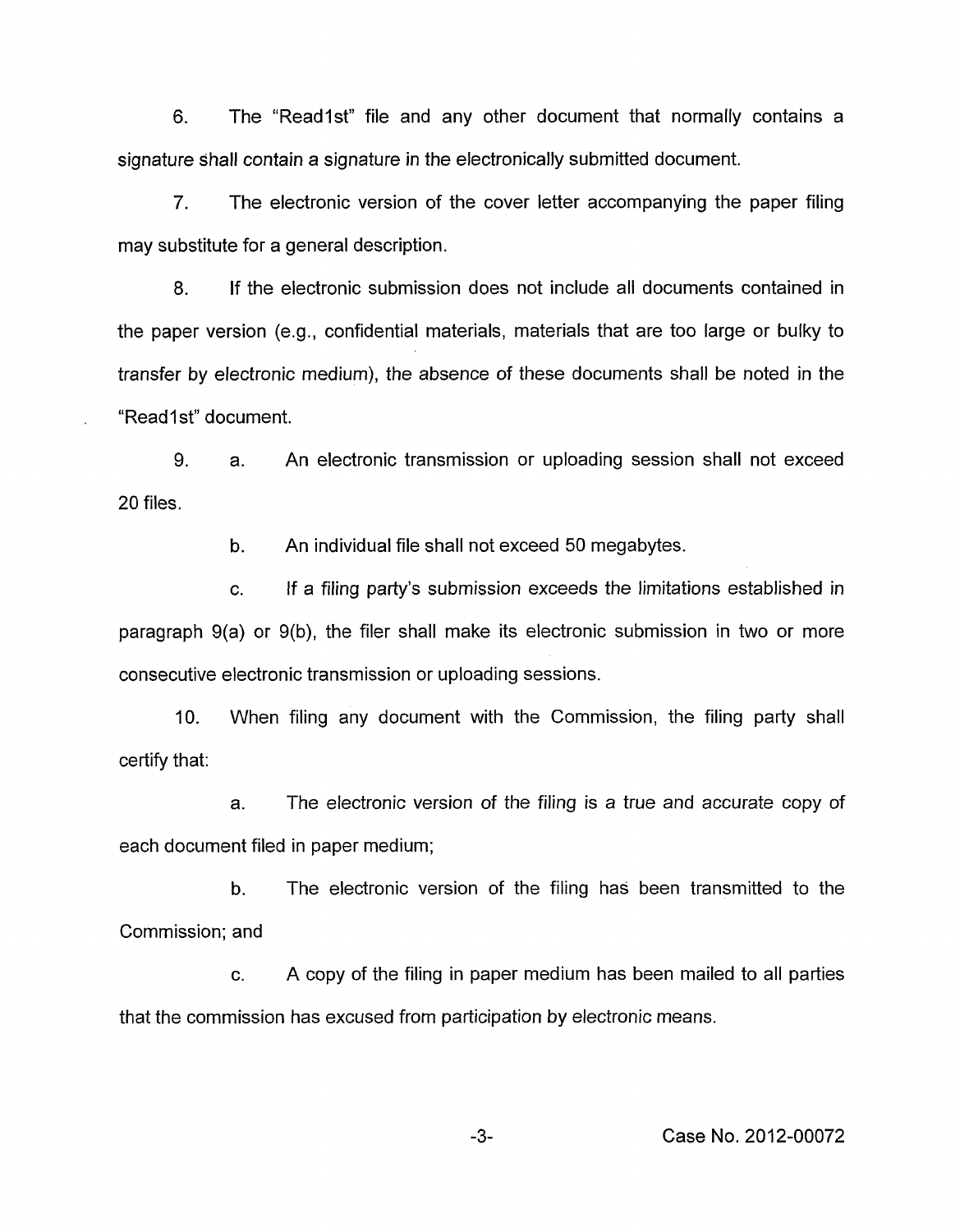11. Upon completion of a party's uploading of an electronic submission, the Commission shall cause an electronic mail message to be sent to all parties of record advising of the electronic submission to the Commission.

12. Upon a party's receipt of this message, it shall be the receiving party's responsibility to access the Commission's electronic file depository at [http://psc.](http://psc) ky.gov/efs/EFS-Search.aspx and view or download a copy of the submission.

A document shall be considered timely filed with the Commission if it has been successfully transmitted in electronic medium to the Commission within the time allowed for filing and the original and one copy in paper medium are filed at the Commission's offices no later than the second business day following the electronic filing. 13.

14. When submitting paper copies of electronically submitted documents, the filing party shall attach to the top of the paper submission a paper copy of the electronic mail message from the Commission confirming transmission and receipt of its electronic submission.

15. filing party shall: When submitting documents for which confidential treatment is sought, the

a. Submit an original in paper medium and an electronic copy of the petition requesting confidential treatment and setting forth the grounds pursuant to KRS 61.878 upon which the material should be classified as confidential and a copy of the material with those portions redacted for which confidentiality is sought.

b. Submit a paper copy of the material in question that identifies by underscoring, highlighting with transparent ink, or other reasonable means only those

-4- Case No. 2012-00072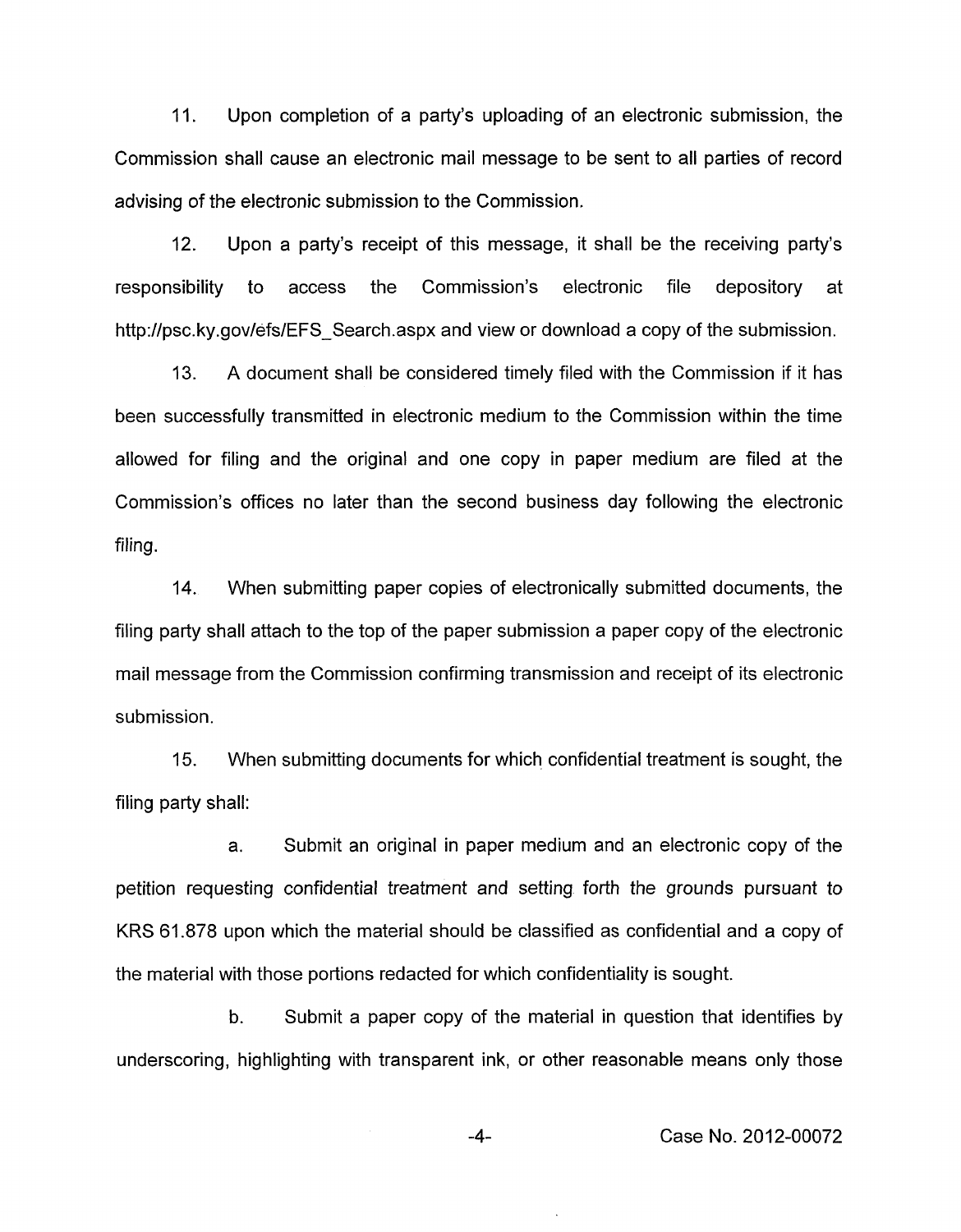portions that would disclose confidential material unless deleted and a CD-ROM containing an electronic version of such material with highlighting.

16. Within ten days of the date of this Order, NKWD shall file a statement as to whether it, or its agents, are capable of receiving electronic transmissions.

17. Unless it states its objection to the use of electronic filing procedures in its motion for intervention, a party granted leave to intervene in this proceeding shall:

a. Be deemed to have consented to the use of electronic filing procedures and the service of all documents and pleadings, including orders of the Commission, by electronic means; and

b. Within seven days of the date of an Order granting its intervention, file with the Commission a written statement that:

(1) United States mail; and It waives any right to service of Commission orders by

(2) It, or its authorized agent, possesses the facilities to receive electronic transmissions.

18. If a party objects to the use of electronic filing procedures and the Commission determines that good cause exists to excuse that party from the use of electronic filing procedures, service of documents on that party and by that party shall be made in accordance with 807 KAR 5:001.

19. If, within 10 days of the date of this Order, NKWD fails to file with the Commission a written waiver of all rights to service of Commission orders by United States mail, ordering paragraphs 1 through 18 are vacated and NKWD's request for deviation is denied.

-5- Case No. 2012-00072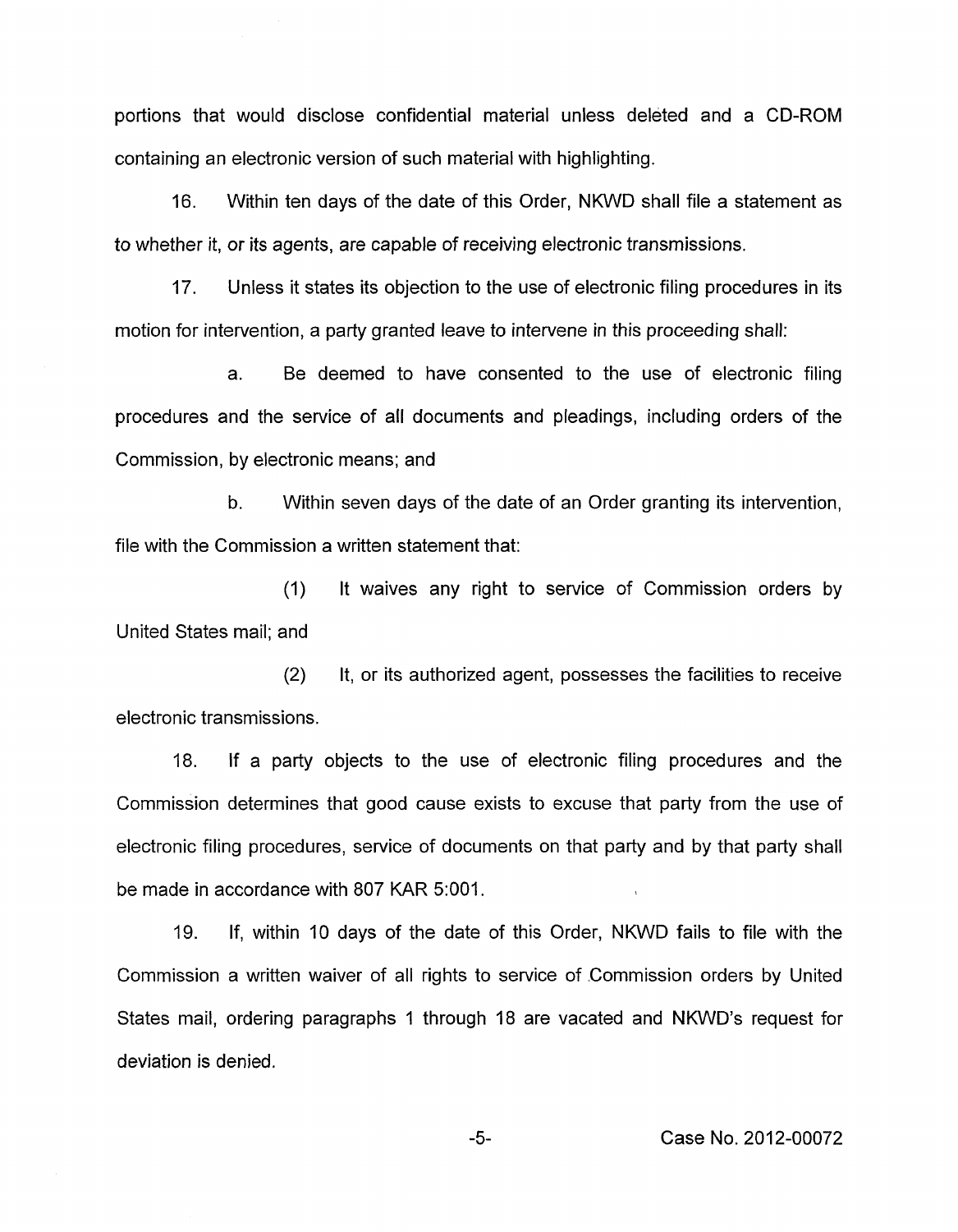By the Commission



ATTEST:

Executive Director

Case **No.** 2012-00072

 $\mathbb{R}^{n}$ 

 $\hat{\gamma}$